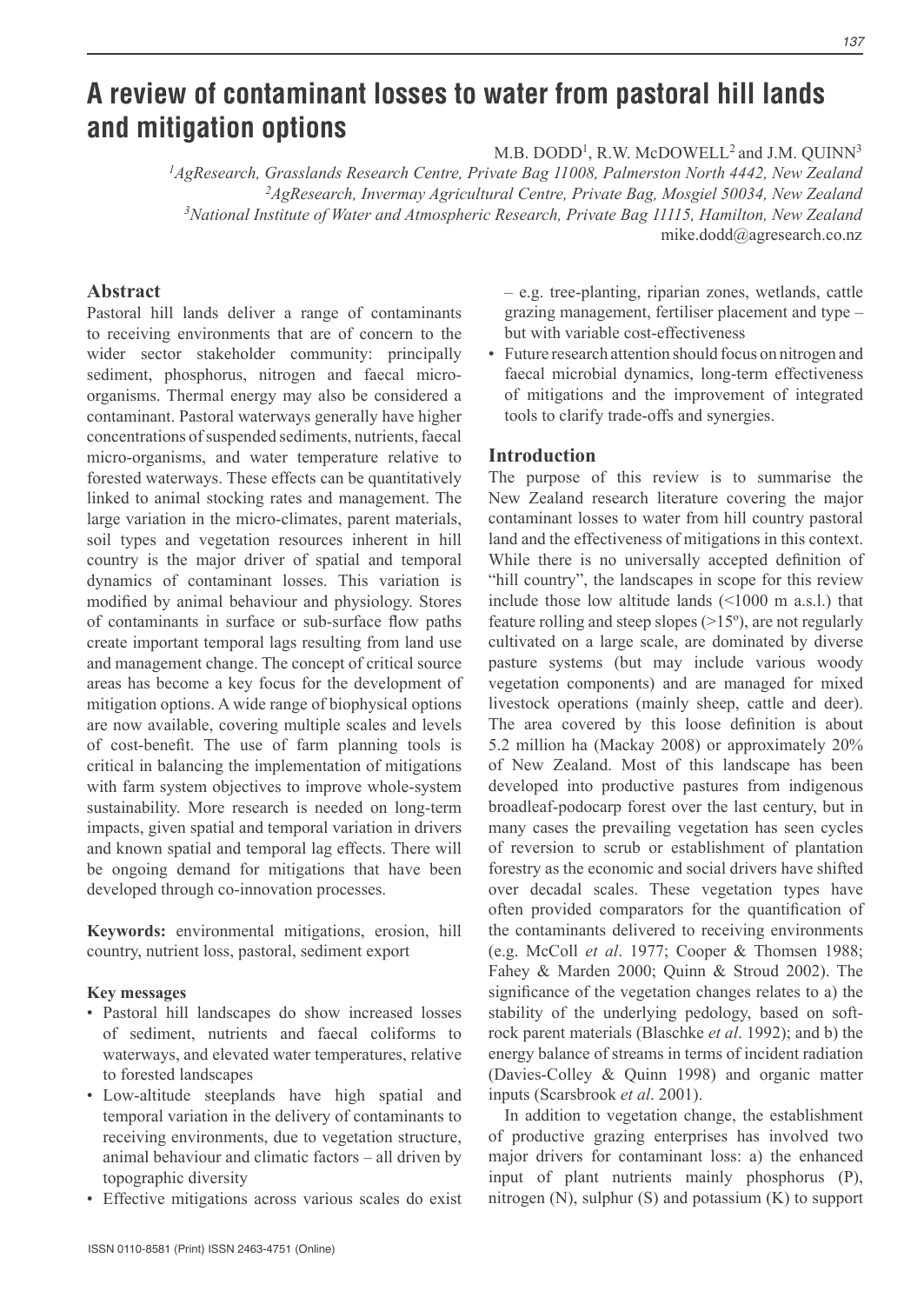pasture growth; and b) the introduction of livestock with characteristic grazing, excretion and recreational behaviours.

The key contaminants for hill land waterways, in a suggested order of decreasing impact are: sediment, P, N and faecal micro-organisms. Thermal energy is also considered, since it is known to have substantial impacts on aquatic fauna (Quinn *et al.* 1994; Richardson *et al*. 1994). Sediment loss from large-scale erosion events, in terms of both the immediate and ongoing quantities of soil loss, is undoubtedly the biggest environmental management issue for hill country. Phosphorus is included ahead of N as most surface waters appear to be more P-limited than N-limited (McDowell *et al*. 2009) and total P losses in hill environments are strongly linked to sediment (Parfitt et al. 2008). In general, relative to waterways in forested catchments, those draining pastoral-dominant catchments have greater water yields, peak flows, nutrient concentrations, suspended sediment concentrations, faecal coliform concentrations, water temperatures, faunal densities, in-stream plant and vertebrate productivity, but lower faunal diversity (Davies-Colley 1997; Quinn *et al*. 1997; Quinn & Stroud 2002; Donnison *et al*. 2004). Table 1 shows data on sediment, N and P export from some of the major influential catchment-scale studies in hill country that have compared vegetation cover effects (see also Dodd *et al.* 2009). The data show a high degree of variability reflecting local lithology, climatic variability and farm management. In this context, one of the key challenges the sector faces is the establishment of quantitative contaminant loss targets that are both relevant to, and achievable by, pastoraldominant systems; yet also acceptable to the wider stakeholder community as meeting sustainability goals.

The outstanding feature of hill country, in comparison with lowlands, is the high degree of spatial and temporal variation  $-$  in both landscape structure and in system processes. Specific driving factors include a high density of waterways per unit land area, rapid downslope flows of contaminants, large micro-climatic differences due to slope and aspect, animal redistribution of nutrients and multiple erosion processes. Studies consistently show that, far from being characterised by "diffuse source" pollution, the majority of contaminant losses occur over short time scales and/or from small areas of the farm where areas of high contaminant sources and rapid transport processes coincide (McDowell & Srinivasan 2009). These areas are called critical source areas (CSAs) and examples include tracks, troughs, gateways, headwater seeps and gullies and can generally be identified from farm mapping resources (Betteridge *et al*. 2013).

Much public and policy attention has been directed at lowland intensive agriculture (in particular dairying) in terms of the degree of contribution to waterway contamination at regional and national scales. Certainly, the extent of research activity in waterway contamination appears to be dominated by lowland studies, based on the number of articles returned from a simple SCOPUS literature search using the terms "Zealand and water and (sediment or phosphorus or nitrogen or faecal or

**Table 1** Export of sediment and nutrients from catchments of various sizes and vegetation types reported in New Zealand hill land studies (rounded figures, kg/ha/year).

| Location          | Source                           | Scale (ha) | Vegetation           | Sediment  |                | Nitrogen Phosphorus |
|-------------------|----------------------------------|------------|----------------------|-----------|----------------|---------------------|
| Taita             | McColl et al. 1977               | 4          | Pasture              |           | 1              | 0.3                 |
| <b>Ballantrae</b> | Lambert et al. 1985              | 1.5        | Pasture              | 1100-2700 | $8 - 12$       | $0.7 - 1.5$         |
| Purukohukohu      | Cooper & Thomsen 1988            | 11         | Pasture              |           | 12             | 1.7                 |
| Tuapaka           | Bargh 1978                       | 180        | Pasture              | 1400      | 5              | 1.6                 |
| Tamingimingi      | Fahey & Marden 2000              | 795        | Pasture              | 259-650   |                |                     |
| Whatawhata        | Quinn & Stroud 2002              | 259        | Pasture              | 990-3200  | $10 - 23$      | $1.5 - 3.2$         |
| Scotsmans Valley  | Cooke 1988, Cooke & Cooper 1988  | 16         | Pasture              |           | 7              | 1.3                 |
| <b>Ballantrae</b> | Parfitt et al. 2009 <sup>1</sup> | 8          | Pasture              |           | $1 - 44$       | $0.3 - 1.0$         |
| Whatawhata        | Quinn & Stroud 2002              | 266        | Pasture+Pine+Native  | 2600      | $\overline{7}$ | 1.3                 |
| Purukohukohu      | Cooper & Thomsen 1988            | 34         | Pine                 |           | 1              | 0.1                 |
| Pakuratahi        | Fahey & Marden 2000              | 345        | Pine                 | 64-185    |                |                     |
| Taita             | McColl et al. 1977               | 4          | Planted forest+scrub |           | < 0.1          | < 0.1               |
| Taita             | McColl et al. 1977               | 11         | <b>Native</b>        |           | < 0.1          | 0.2                 |
| Purukohukohu      | Cooper & Thomsen 1988            | 28         | Native               |           | 4              | 0.1                 |
| Whatawhata        | Quinn & Stroud 2002              | 300        | Native               | 320       | $\overline{c}$ | 0.6                 |

<sup>1</sup>Note also correspondence on methodology in this study (Monaghan 2009 and reply).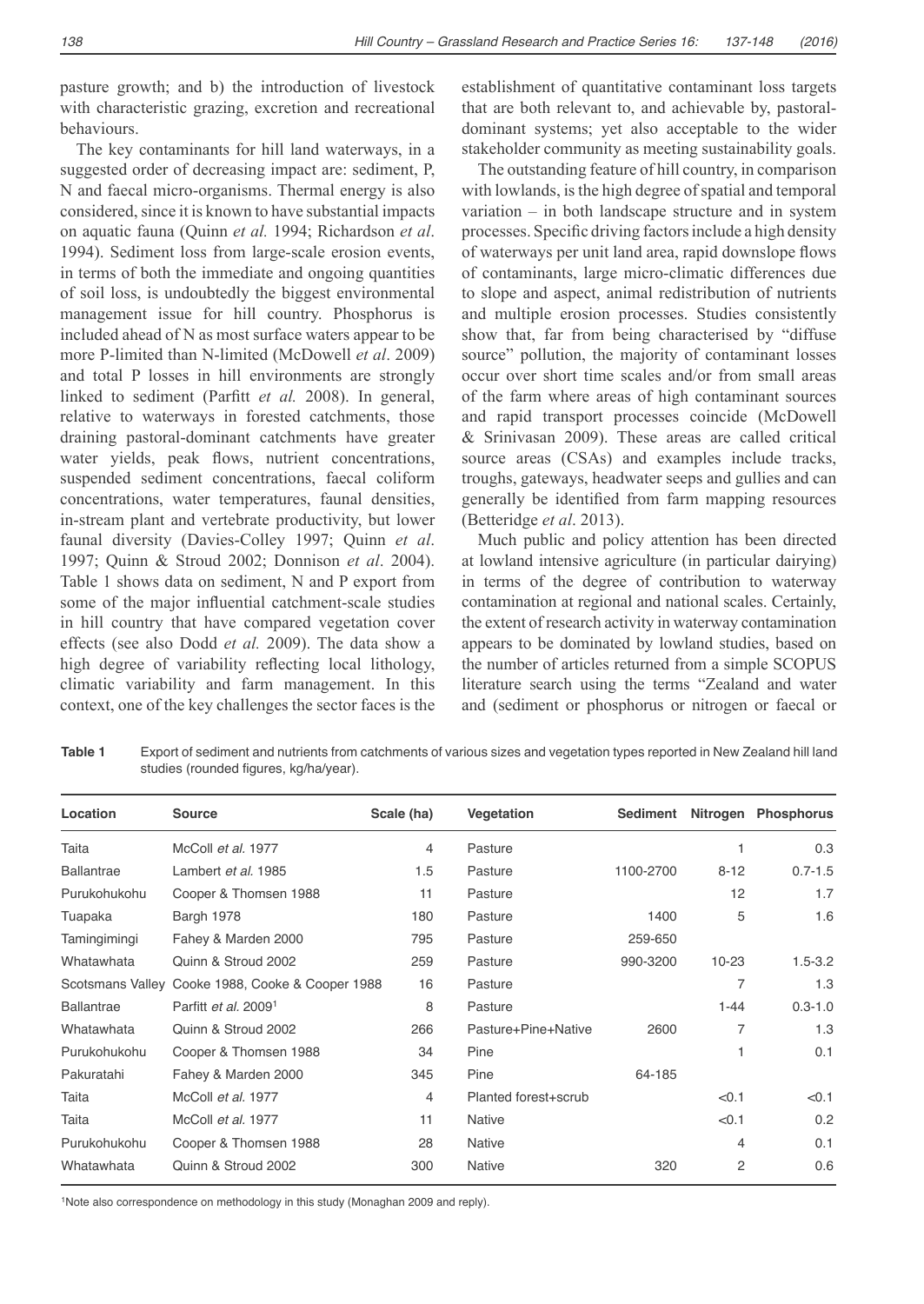temperature)" and "hill" (58) versus "dairy" (144). However, it might be suggested that this is a contrast between the intensity and the scale of contaminant contribution, and it would be naïve to suggest that the impact of the hill country mixed livestock sector is relatively minor, in the absence of a comprehensive regional or national analysis. While most lowland catchments have upland headwaters that contribute to their contaminant load (e.g. Monaghan *et al*. 2007), lowland reaches in general deliver less sediment and thermal energy, but more P, N and faecal microorganisms to waterways per unit land area (McDowell & Wilcock 2008). National datasets don't clearly distinguish between pastoral sectors but there is good evidence of variation in contaminant concentrations according to stream order (Larned *et al*. 2004) which may bear some relation to enterprise types. McDowell & Wilcock (2008) analysed plot to catchment scale studies conducted since the 1970s to show livestock type effects, which were largely non-significant due to high variability, with the exception of N export (Table 2).

# **Major contaminant issues (what is the problem?)**

It is worth clarifying why the five contaminants that have been highlighted are problematic. Setting aside the loss of productive soil, which has permanent impacts on soil quality and pasture production (Trustrum *et al*. 1984; Sparling *et al*. 2003), sediment entering waterways alters the streambed habitat for aquatic fauna and causes siltation of receiving water bodies. This in turn has widespread economically quantifiable impacts on the severity of flooding, electricity generation capacity, marine traffic and aquatic health and food harvesting. For example, the impacts of a storm localised in the

headwaters of the Motueka catchment in March 2005 extended to an area of 180 km<sup>2</sup> offshore in Tasman Bay (Gillespie *et al*. 2011) and continued to be expressed 3 years after the event (Hicks & Basher 2008). Phosphorus and N enrichment of streams enhance algal growth, which may in turn impair drinking water quality (MFE 1992) and, in excess, degrade ecosystem health (Biggs 2000). Microbial contamination can involve a range of zoonotic organisms (cycling between vertebrate animals and man and causing enteric diseases) including *Campylobacter*, *Giardia*, *Cryptosporidium*, *Escherichia* spp. and *Salmonella. Campylobacter* spp. are considered the highest risk and *Escherichia coli* concentrations are commonly used as an indicator organism (Donnison *et al*. 2004). Thermal energy "contamination" refers to the elevated stream temperatures that result from reduced stream shading in pastoral versus forested environments. Lowerorder (headwater) streams are the most vulnerable because of their smaller volume and thus lower thermal buffering capacity (Rutherford *et al*. 1997). Many aquatic invertebrates have critical water temperature thresholds for completion of their life cycles (Quinn & Hickey 1990) and their absence in pastoral streams has consequences for aquatic food chains and the abundance of some fish species. In higher order streams, elevated water temperature may have implications for industrial cooling requirements.

It is worth noting that the effects of the pastoral environment on waterways are not all bad from a human use point of view. Elevated temperature and nutrients in streams can lead to increased macrophyte (plant) and aquatic faunal (fish) productivity (Hicks  $\&$ McCaughan 1997) that provide mahinga kai (e.g. eels, puha and watercress).

**Table 2** Mean N and P fertilisation rates, contaminant losses of N, P, sediment and E. coli, annual rainfall and elevation – organised by stock type for catchment-scale studies in New Zealand since the 1970s. The significance level of the F statistic and least significant difference (LSD) at the P<0.05 level are given for comparison of data between stock classes. Table reproduced from McDowell & Wilcock (2008).

| Land use                   | P fert.<br>kg/ha/y | N fert.<br>kg/ha/y | P loss<br>kg/ha/y | N loss<br>kg/ha/y | <b>Sediment loss</b><br>kg/ha/y | E. coli loss<br>cfu/ha/v | Rain<br>mm/v | Elevation<br>m |
|----------------------------|--------------------|--------------------|-------------------|-------------------|---------------------------------|--------------------------|--------------|----------------|
| Non-agricultural           |                    |                    | 0.2               | 2                 | 174                             |                          | 1641         | 234            |
| Sheep only                 | 41                 |                    | 0.6               | 3                 | 598                             | 8.60E+09                 | 1172         | 268            |
| Sheep/Beef                 | 32                 | 35                 | 1.3               | 11                | 1156                            |                          | 1592         | 214            |
| Deer                       | 32                 | 45                 | 1.5               | 8                 | 2034                            | $1.80E + 11$             | 890          | 190            |
| Dairy                      | 53                 | 108                | 1.9               | 27                | 299                             | $8.54E+10$               | 1480         | 67             |
| $F$ statistic <sup>1</sup> | ns                 | ns                 | ns                | $***$             | $\star$                         | ns                       | ns           | $***$          |
| LSD <sub>05</sub>          | 22                 | 214                | 2.6               | 14                | 1394                            | $4.52E + 11$             | 1029         | 151            |
|                            |                    |                    |                   |                   |                                 |                          |              |                |

 $1ns = not$  significant

 $* = P < 0.05$ ,  $** = P < 0.001$ ; y=year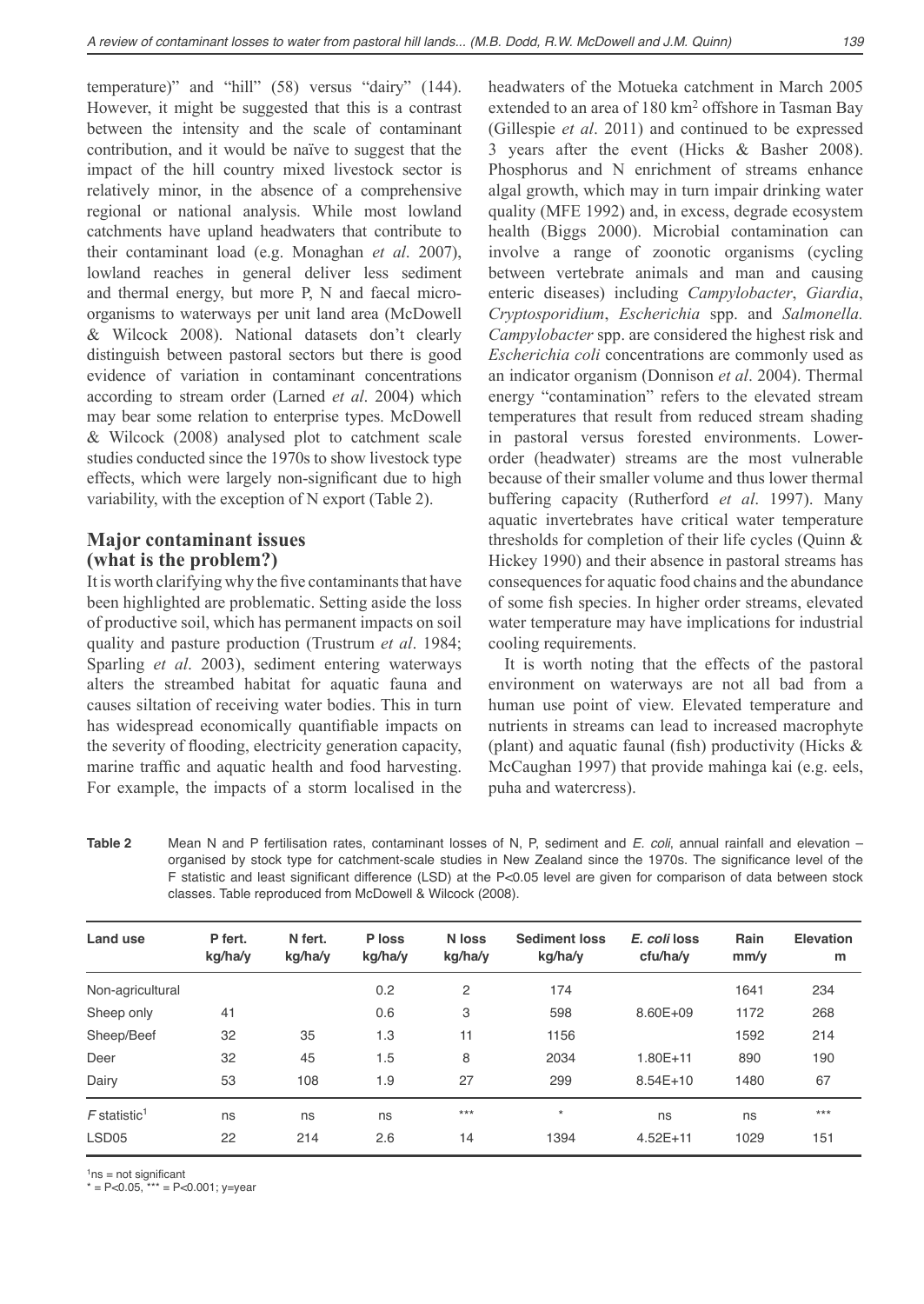# **Major contaminant sources (what causes the problem?)**

There is an extensive New Zealand literature on soil erosion processes, ranging from mass movement to sheet runoff, and their contribution to sediment contamination in waterways (Basher *et al*. 2008; Caruso & Jensen 2001). Extreme weather events have a strong influence on contaminant losses in steep hill lands and subsequent impacts on stream ecosystems (Parkyn & Collier 2004; Collier & Quinn 2003). Longterm, erosion rates appear to be declining from high levels after initial forest clearance to a new steady state (Blaschke *et al*. 1992; Kasai *et al*. 2005). The resultant channel infilling creates recent terraces that contribute to the characteristic pastoral stream structure of narrow, swift-flowing channels, in contrast to forested channels which are wider and shallower (Davies-Colley 1997). This only provides a temporary stabilisation of sediment in stream banks, as they are still vulnerable to degradation by cattle treading and stormflow.

Where sediment originates from hillslope areas, rainfall simulator experiments in hill country have demonstrated that soil treading damage and exposure of bare ground to intensive livestock grazing is a key driver of sediment and nutrient input via overland flow (Nguyen *et al*. 1998; Elliott *et al*. 2002). The impacts of grazing on sediment and nutrient losses were less in summer than winter due to less damage to vegetation and greater soil infiltration rates in summer (Sheath & Carlson 1997). Headwater and riparian wetlands play key roles in influencing in-stream concentrations of sediment, N and P (Ngyuen *et al*. 1999). Cattle are attracted to these and their faecal bacteria inputs result in high export during high flows (Collins 2004).

Phosphorus contamination in hill country (in contrast to lowlands) is largely from particulate sources associated with surface runoff, stock management and direct fertiliser application (Gillingham & Thorrold 2000). The P fertility status of the soil influences total P export via erosion (Gillingham & Gray 2006). Phosphorus and N losses via runoff are greater under cattle grazing than under sheep grazing (Lambert *et al*. 1985). However, N contamination is largely from leaching and subsurface flows of nitrate originating from microbial transformation of N deposited in livestock urine patches (Di & Cameron 2002). Studies of N leaching are problematic for hill country with complex topography and hydrology, and only a few lysimeter studies have been attempted, which confirm the relationship between fertility/N inputs/stocking rate and drainage from the root zone (Sakadevan et al. 1993). The important role of subsurface flow pathways (particularly for inorganic N) creates time lags between land use changes and receiving water impacts. Groundwater lags have been estimated for the Rotorua lakes (15-110 years) and Taupo catchments (50-80 years) and have disguised the effects of land use changes since the 1940s (Morgenstern 2007). Even in steepland headwater areas, base-flow residence times have been shown to be in the order of 3-9 years (Stewart *et al*. 2007), which has implications for the likely lag effects of increases in N fertiliser use in hill country. Lag times may also exist for phosphorus where in-stream concentrations are influenced by significant stores of sediment deposited by erosion (McDowell 2015).

Microbial contamination is derived from livestock excreta and thus its distribution and abundance is influenced by stock type, stocking rate and animal behaviour (e.g. camping, drinking, Bagshaw *et al*. 2008), with increases associated with greater forage intake in spring and summer (Collins 2004; Donnison *et al*. 2004). However, it should be noted that other non-livestock sources relevant to hill lands have been identified, including feral animals and birds, as evidenced by contamination of non-pastoral waterways (Donnison *et al*. 2004).

While stocking rate and/or fertiliser inputs can be quantitatively linked to contaminant loads (Table 1; Buck *et al.* 2004; Parfitt *et al.* 2009), loads can also be influenced by animal behaviour such as a desire by cattle and deer to stand and wallow, respectively, in waterways. Both cattle and deer defecate more in the stream than out (Davies-Colley & Nagels 2002). Within hill paddocks, cattle are much more likely to camp in low slope areas close to streams, which combined with their greater N loads in urine, increases the risk of N leaching losses to water (Betteridge *et al*. 2010). While sheep do not actively seek out streams, some anecdotal evidence suggests that the rate of defecation is greater in flood zones than further away.

It is worth considering a few of the current trends in pastoral management of hill lands and their likely impact on contaminant delivery to waterways:

- 1. Small-scale cultivation. An increase in forage cropping on easy slopes within hill country may lead to increased sediment and particulate P losses due to high levels of bare ground and winter grazing with cattle (Orchiston *et al.* 2013). Cultivation, whether for forage cropping or pasture renewal, can also release large amounts of mineral N and lead to increased N leaching over the subsequent year (Betteridge *et al*. 2011).
- 2. "Spray and Pray". Increased introduction of new plant material using this non-cultivation technique will similarly increase the risk of sediment and particulate P loss due to a variable period of low or patchy ground cover.
- 3. Dairy heifer/cow grazing. An increase in cattle:sheep stock ratios is likely to lead to increased erosion, N leaching and sediment delivery due to more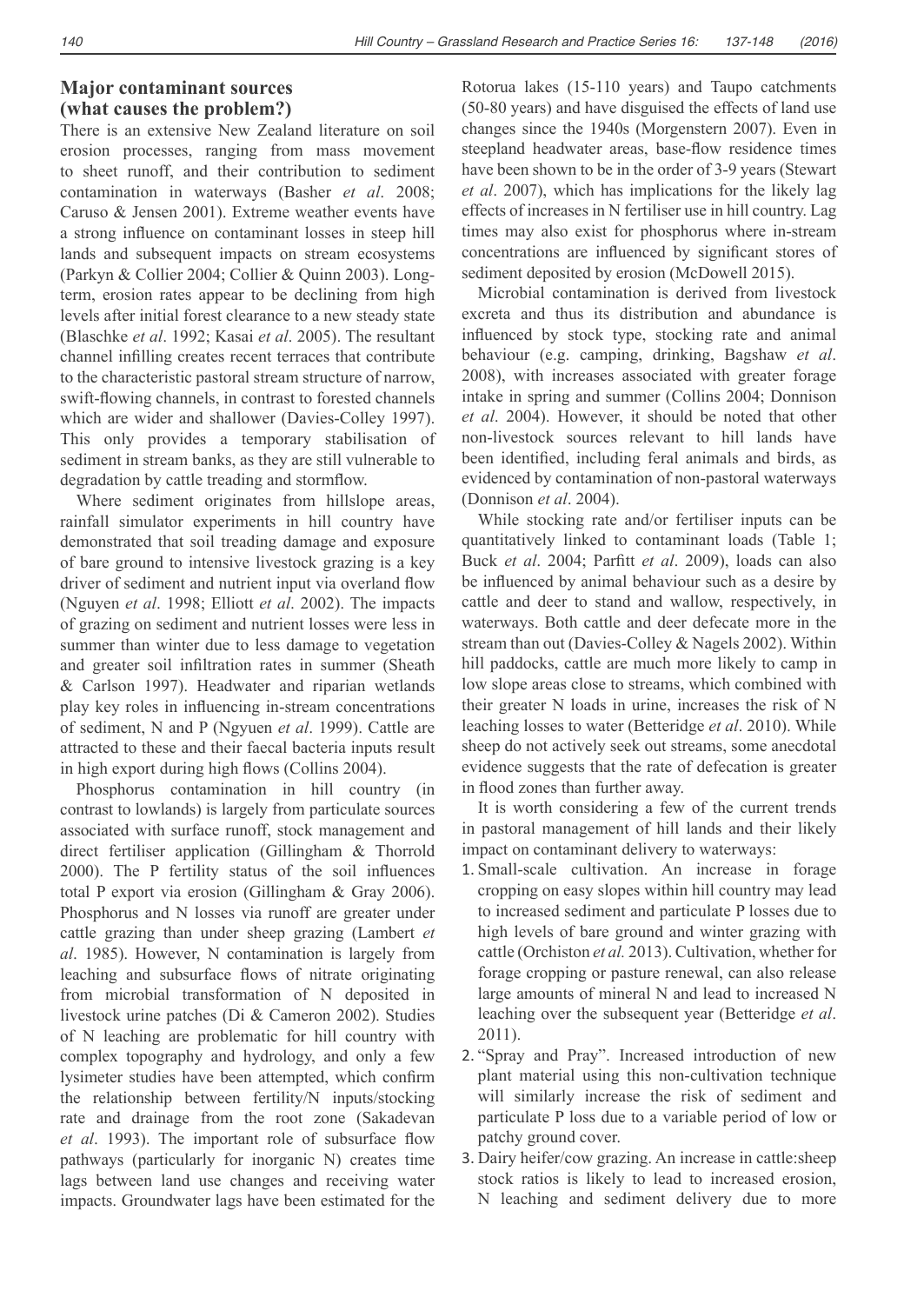concentrated cattle urine patches on easy slopes (Betteridge *et al*. 2010).

4. Increased tactical N use. An increase in N inputs to the system is likely to lead to greater N leaching losses, although there is little published verification of this for hill country due to the challenges of measuring leaching on slopes. The magnitude of the effect could also depend on whether the additional forage grown is directed at increased stocking rates (with associated increases in N leaching), or increased per head performance.

# **Major contaminant mitigations**  (how to fix the problem)

The key challenge for the sector is to mitigate contaminants while retaining a pastoral-dominant landscape with its associated productive enterprises. At most scales, from paddock to farm system to landscape, there is plenty of evidence to suggest that there is scope to decrease contaminant losses without jeopardising the sustainability of pastoral farming systems. McDowell *et al.* (2014) suggest that maximum efficiency from mitigations in the long-term is achieved when they are: 1) chosen on the basis of suitability to the farm; 2) implemented on the basis of cost-effectiveness; and 3) implemented in critical source areas, with the result that 25-50% of some contaminant losses can be mitigated without impairing farm earnings.

A critical first step in meeting this challenge is the application of farm planning tools. Beginning with catchment authority soil and water conservation plans that date from the 1950s and were latterly based on the Land Use Classification (LUC) framework (Lynn et *al*. 2009), a number of farm planning approaches have been developed and applied with varying degrees of success over several decades (e.g., SUBS, Ag-vantage, Project Green, OVERSEER, BOP Environment Programmes; Blaschke & Ngapo 2003). For the hill country sector, the most recent and comprehensive is the Land and Environmental Planning (LEP) Toolkit developed by a team led by AgResearch and promoted by Beef+LambNZ (see: http://www.beeflambnz. com/farm/environment/land-and-environmentplanning-toolkit/). This approach has also been a major component of regional government initiatives to implement environmental management policy at the farm level (e.g. Sustainable Land Use Initiative of Horizons Regional Council).

Given the pre-eminence of the soil erosion issue, greater use of woody vegetation must be a key mitigation strategy. There is a wealth of literature confirming the effectiveness of a wide range of tree and shrub vegetation options for reducing erosion and associated sediment loss (Basher *et al.* 2008; Hicks 1995; Hicks *et al.* 2001; Hawley & Dymond 1988). At

a paddock scale, shade trees can be used to draw cattle away from vulnerable sites (Betteridge *et al*. 2012). At the whole-farm scale, reconfiguration of land use and management dominated by tree-planting has shown improvement of all contaminants in the short-term (Dodd *et al*. 2008). At a larger scale again, modelling has been used to show that implementation of whole farm plans can potentially reduce sediment loads in the Manawatu River by 8 to 47% (depending on the degree of targeted implementation, Schierlitz *et al*. 2006).

In terms of smaller-scale mitigations within farm systems, Table 3 covers a range of practises and indicates relative cost and effectiveness  $-$  it is difficult to specify the benefits precisely as so much depends on local factors. In the most effective/most costly domain, fencing and planting of riparian zones impacts all contaminants to some degree, but is most effective in reducing sediment, faecal and thermal contamination (Smith 1989). Riparian fencing prevents direct stock access to waterways and fragile banks, thus reducing sediment and faecal inputs. Woody riparian vegetation provides stream shade and mediates water temperatures, but its continuity in space (along reaches) and time (over harvest cycles) is critical. Herbaceous riparian vegetation is also effective at sediment tapping and nutrient attenuation, though the nutrient storage capacity may become saturated if the herbage is not harvested. Riparian vegetation also provides external organic matter inputs, thus influencing the energy base of the stream ecosystem. However, the effectiveness of riparian vegetation is limited under conditions of extreme weather events and when contaminant flow paths operate via groundwater (e.g. N-leaching). Under heavy rainfall on steep pastoral land, overland flow can transport substantial quantities of faecal bacteria to streams and it is unlikely that vegetated buffer strips will be particularly effective at attenuating such high-energy flow conditions (Collins  $& Rutherford$ 2004). Assessment of the efficacy of riparian plantings of various ages up to 24 years showed improvements in water clarity and bank stability but found little improvements in macro-invertebrate communities, attributed to water temperature changes with greater canopy shading (Parkyn *et al*. 2003). In contrast, macroinvertebrate communities showed an improvement towards native forest type within the first 7 years after integrated farm and riparian management was applied to the Mangaotama hill-land experimental catchment, near to sources of invertebrate colonists in adjacent native forest streams (Quinn *et al*. 2009). Studies of water flowing through afforested reaches below pastoral land show strong remediation towards native forest streams in terms of temperature and aquatic fauna over distances of 300-600 m, while sediment and nutrients showed less recovery (Storey & Cowley 1997; Scarsbrook & Halliday 1999), although this will depend on stream order.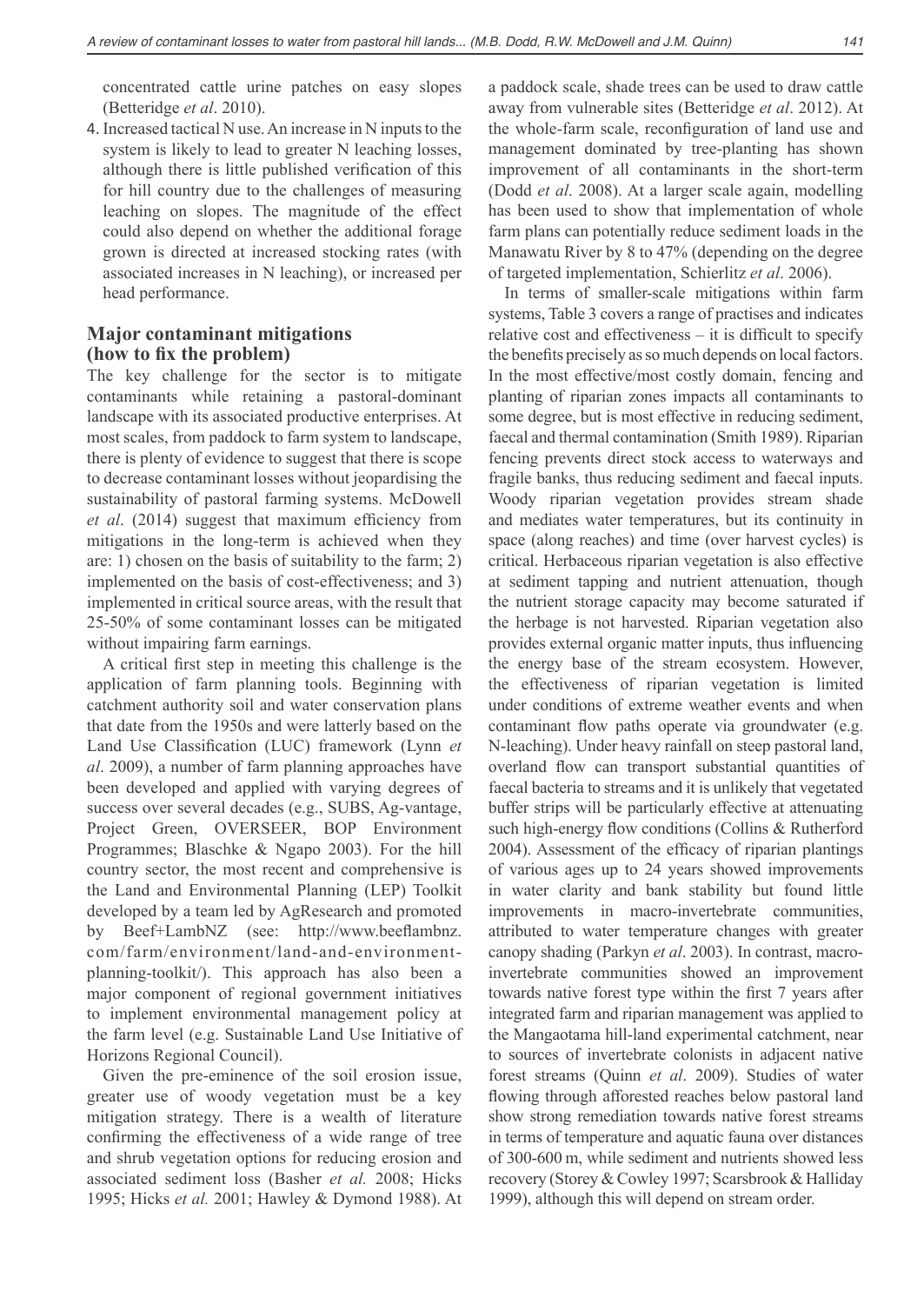142

Wetlands have an important role in mediating sediment and nutrient export through physical entrapment and denitrification processes, provided there is no stock/mechanical disturbance of these systems (Nguyen *et al.* 1999; Rutherford & Nguyen 2003). Wetlands are a cost-effective mitigation tool for reducing sediment and nutrient inputs to waterways under normal flow conditions. There remains, however, a recognition that for sediment and P they represent a temporary entrainment solution. Removal of 95% of N inflows in the wetlands of the Tutaeuaua sub-catchment of Taupo was attributed to denitrification (Collins et al.) 2005).

Given that most phosphate fertiliser is aerially applied to hill lands, there is greater potential for direct entry to waterways, though modern aerial precision spreading technologies should largely overcome this for larger rivers (Gillingham *et al.* 2003). Use of less soluble fertiliser products will also reduce losses of dissolved P forms (Hart *et al*. 2004; McDowell *et al.* 2010).

Reducing animal stocking rates, stocking with lighter/younger cattle and decreasing the cattle to sheep stock ratio all have a demonstrable quantitative effect on sediment and nutrient losses and improved water quality. However, since the profitability of farming businesses is highly dependent upon establishing stocking rates that achieve high levels of pasture utilisation, any disruption to that relationship is likely to be a costly strategy for reducing nutrient losses. There is plenty of scope for prudent animal management that accounts for livestock type, slope, vegetation cover and soil moisture in avoiding substantial short term losses during adverse weather. For example, higher grazing residuals have been shown to reduce sediment loss (Russell *et al*. 2001).

An important consideration in evaluating mitigations is the time scale for environmental improvements. These have been shown to vary depending on the indicator of interest and in the short-term (5-10 years), mitigation outcomes were not always as predicted by modelling  $-$  e.g. sediment loads declined more quickly than expected in response to livestock exclusion from steep slopes (Quinn *et al*. 2006). Smith (1992) observed increased sediment, P and N export from riparian pine afforestation of pastoral catchments after 9 years, attributed to the lack of riparian wetlands, in-stream vegetation and close riparian ground cover.

Moreover, some long-term studies have highlighted counter-intuitive outcomes. For example, afforestation is expected to decrease contaminant losses in the long term, based on paired catchment studies (McColl *et al.* 1977; Cooper & Thomsen 1988; Fahey & Marden 2000). Observed increases in short-term sediment, P and N exports with afforestation have been attributed to tree shading effects that reduce riparian herbaceous cover and destabilise stream banks, shading effects that reduce instream plant nutrient uptake, and a decline in

**Table 3** Relative cost (orders of magnitude) and effectiveness (high/medium/low) of contaminant mitigation practises relevant to hill country mixed livestock systems. Abridged from: http://www.farmmenus.org.nz/en/Drystock-farms/ which includes implementation detail.

| <b>Mitigation practise</b>          | Magnitude of<br>costs / $$$ per ha <sup>1</sup> | <b>Relative effects on:</b> |                   |          |                     |             |  |
|-------------------------------------|-------------------------------------------------|-----------------------------|-------------------|----------|---------------------|-------------|--|
|                                     |                                                 | <b>Sediment</b>             | <b>Phosphorus</b> | Nitrogen | Faecal<br>coliforms | Temperature |  |
| Riparian fencing+planting           | 10000s                                          | M                           | M                 | M        | M                   | H           |  |
| Riparian fencing                    | 1000s                                           | L                           | M                 | L        | Н                   |             |  |
| Forestry                            | 1000s                                           | M-H                         | $M-H$             | M        | M                   | H           |  |
| Wetlands                            | 1000s                                           | M                           | Н                 | M        | M                   |             |  |
| Culverts & bridges                  | 1000s                                           | H                           | M                 | L        | H                   |             |  |
| Sediment traps                      | 100 <sub>S</sub>                                | M                           | M                 |          | L                   |             |  |
| Hillslope spaced trees              | 100 <sub>S</sub>                                | M                           | L                 |          |                     |             |  |
| Water reticulation                  | 100s                                            | M                           | M                 |          | H                   |             |  |
| Protection of forage crop CSAs      | 10 <sub>s</sub>                                 | M                           | H                 |          | M                   |             |  |
| Farm nutrient budget                | 10s                                             | $\overline{\phantom{a}}$    |                   |          |                     |             |  |
| Precision fertiliser application    | nil                                             |                             | H                 | H        |                     |             |  |
| Exit large cattle enterprises       | nil                                             | Н                           | M                 |          |                     |             |  |
| Contour crop planting on low slopes | nil                                             | M                           | H                 |          |                     |             |  |
| Restricted cattle grazing           | nil                                             | M-H                         | M                 |          |                     |             |  |

<sup>1</sup>Assumes approx. 70 m of waterway per hectare of land.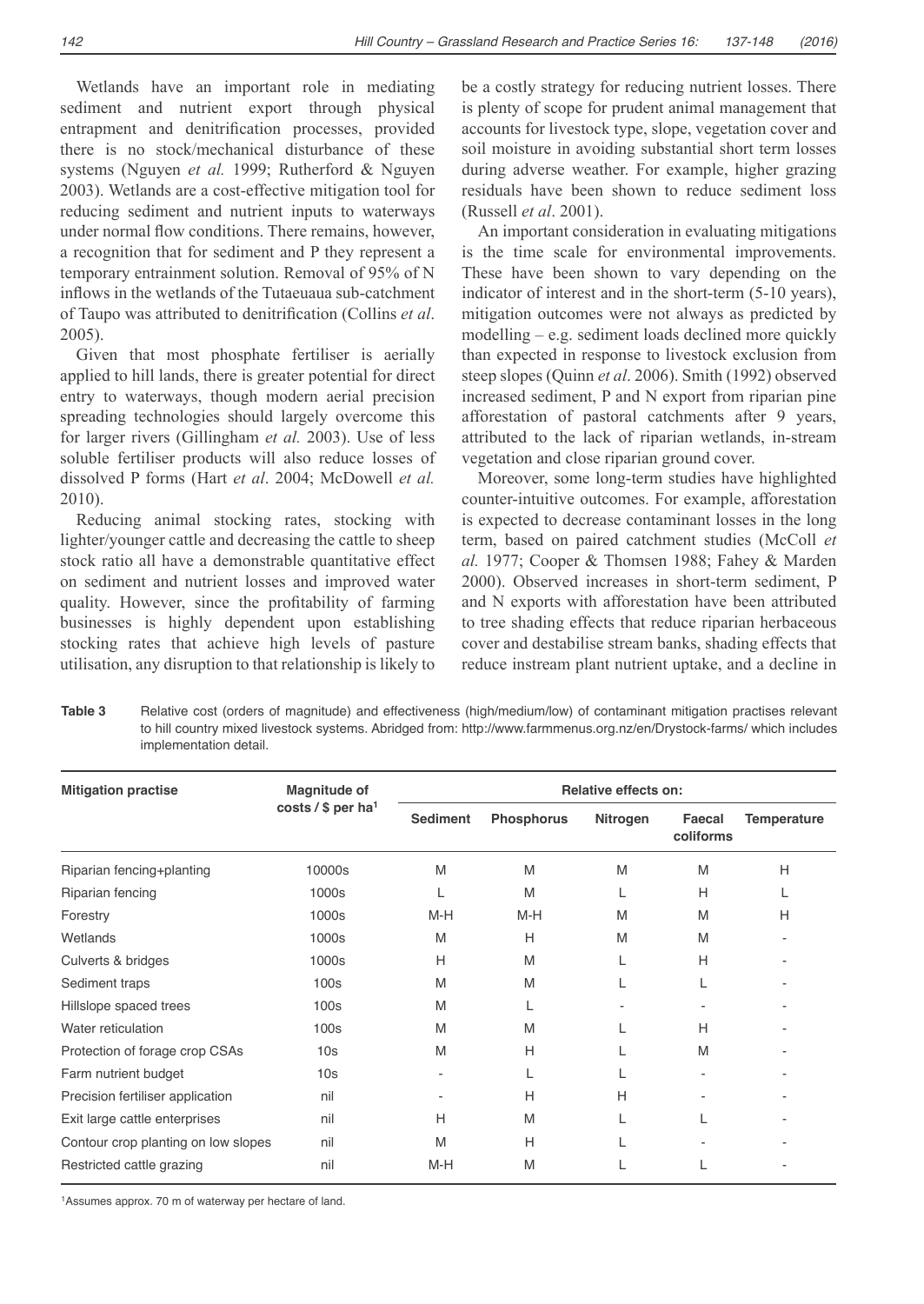the extent of wetlands in forests, which reduces their attenuation potential (Hughes & Quinn 2014). In the medium term there is a pattern of reductions in water yield, sediment and nutrient exports and improvement in stream biota over a plantation forest growth cycle (Fahey *et al.* 2004). While temporary (3-5 years) increases in these indicators will occur during the logging and early tree regrowth phases, exports over the whole cycle of a plantation forest are still lower than those observed for pastoral catchments (Fahey & Marden 2006).

#### **Modelling**

Systems models have historically been used either at the farm scale for management decision support, or at the landscape scale for regional policy development. With the recent shift in the role of farm-scale modelling to policy implementation it is worth considering what tools are available, their uses and limitations for hill country landscapes. At one level, there are a number of catchment-scale models available to researchers, such as BNZ (Basin New Zealand, Cooper & Bottcher 1993), WAM (Watershed Assessment Model, Collins 2001), NZEEM (New Zealand Empirical Erosion Model, Parfitt *et al.* 2008), SedNet (Schierlitz *et al.* 2006), FIO (Faecal Indicator Organism, Wilkinson 2007), ROTAN (Rotorua and Taupo Nitrate model (Rucinski *et al.* 2006) and SPARROW (Spatially Referenced Regression on Watershed Attributes, Alexander *et al*. 2002). These are generally based on topography and vegetation and can be used to predict contaminant losses but are relatively insensitive to farm-scale variables such as stock type and grazing management. At the farm system scale, decision support models such as OVERSEER and MitAgator have grown out of a focus on traditional farm management parameters (fertiliser inputs, stock types, productivity and profit), to address environmental impacts and the efficacy of on-farm mitigations, but as yet do not deal with all the relevant issues (e.g. sediment, temperature). The only tool operating at this sub-catchment/farm scale and derived from an explicit environmental impact perspective is CLUES (Catchment Land Use for Environmental Sustainability, McBride *et al*. 2008). A modelling framework is needed that deals comprehensively with all the major contaminants and includes the full range of mitigations at a range of scales.

## **Knowledge gaps**

Finally, some brief comments on areas that need more research attention to improve the ability to mitigate contaminant losses in hill lands:

• Improve spatial and temporal data coverage of all contaminants for hill country environments, taking account of the variability in underlying soil/climate/ management contexts. In particular, the dynamics of faecal micro-organisms appear to be the least well understood

- Improve understanding of N leaching on variable slopes and the quantitative connection to N export
- Measure long-term impacts and time scales for effectiveness of mitigations. Investigate trade-offs and synergies between mitigations for water quality and greenhouse gases. Ensure that farm planning tools (including models) are effective at addressing all contaminants in an integrated manner.

## **ACKNOWLEDGEMENTS**

Our respect goes to the many researchers involved in hill country land-water interaction research whose contribution to the sector cannot be adequately recognised in this brief overview. Thanks to Ross Monaghan for reviewing a draft and the two reviewers for helpful comments.

## **REFERENCES**

- Alexander, R.B.; Elliott, A.H.; Shankar, U.; McBride, G.B. 2002. Estimating the sources and transport of nutrients in the Waikato River Basin, New Zealand. *Water Resources Research 38*: 12, 4/1-4/23.
- Bagshaw, C.S.; Thorrold, B.; Davison, M.; Duncan, I.J.H.; Mathews, L.R. 2008. The influence of season and of providing a water trough, on stream use by beef cattle grazing hill-country in New Zealand. *Applied Animal Behaviour Science 109*: 155-166.
- Bargh, B.J. 1978. Output of water, suspended sediment, and phosphorus and nitrogen forms from a small agricultural catchment. *New Zealand Journal of Agricultural Research 21*: 29-38.
- Basher, L.R.; Botha, N.; Dodd, M.B.; Douglas, G.B.; Lynn, I.; Marden, M.; McIvor, I.R.; Smith, W. 2008. Hill country erosion: a review of knowledge on erosion processes, mitigation options, social learning and their long-term effectiveness in the management of hill country erosion. Report to MAF Policy. Manaaki Whenua - Landcare Research contract report LC0708/081.
- Betteridge, K.; Costall, D.; Balladur, S.; Upsdell, M.; Umemura, K. 2010. Urine distribution and grazing behaviour of female sheep and cattle grazing a steep New Zealand hill pasture. *Animal Production Science 50*: 624-629.
- Betteridge, K.; Costall, D.; Luo, D.; Ganesh, S.; Sun, H. 2013. Development of a critical source area model of nitrogen leaching. *In*: Accurate and efficient use of nutrients on farms*.* Eds. Currie L.D.; Christensen, C.L. Occasional Report No. 26. 8 pp. Fertilizer and Lime Research Centre, Massey University, Palmerston North, New Zealand. http://flrc.massey. ac.nz/publications.html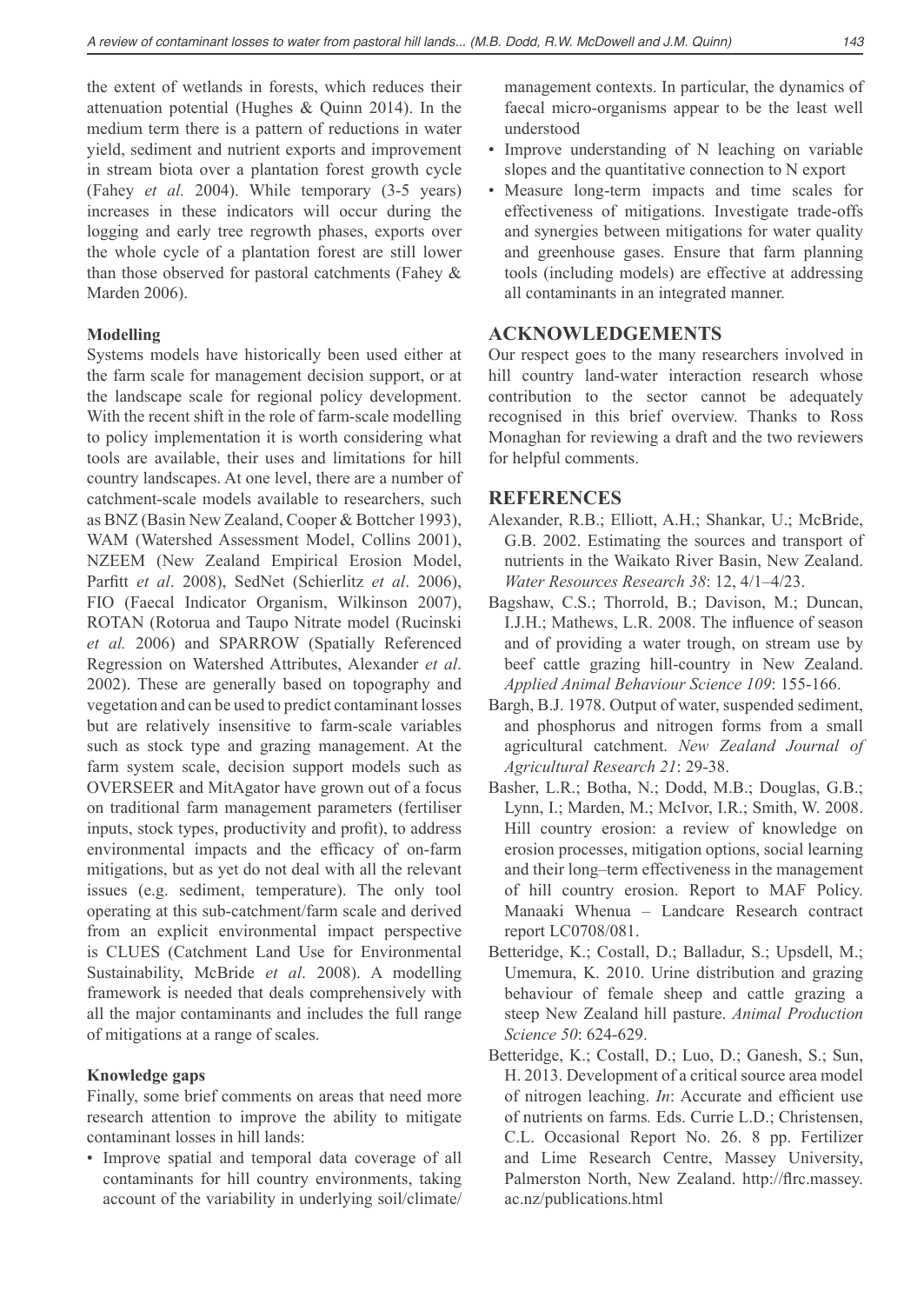- Betteridge, K.; Costall, D.; Martin, S.; Reidy, B.; Stead, A.; Millner, I. 2012. Impact of shade trees on Angus cow behaviour and physiology in summerdry hill country: grazing activity, skin temperature and nutrient transfer issues. *In*: Advanced nutrient management: gains from the past  $-$  goals for the future*.* Eds. Currie L.D.; Christensen, C.L. Occasional Report No. 25. 8 pp. Fertilizer and Lime Research Centre, Massey University, Palmerston North, New Zealand. http://flrc.massey.ac.nz/ publications.html
- Betteridge, K.; Crush, J.; Ledgard, S.; Barton, M.; Barton, S. 2011. Nitrogen leaching implications of poor pasture persistence. *Pasture Persistence Symposium, Grassland Research and Practice Series 15*: 79-84.
- Blaschke, P.; Ngapo, N. 2003. Review of New Zealand Environmental Farm plans. Ministry for the Environment, Wellington. 41 pp. https://www.mfe. govt.nz/sites/default/files/environmental-farm-plansreview-may03.pdf
- Blaschke, P.M.; Trustrum, N.A.; DeRose, R.C. 1992. Ecosystem processes and sustainable land use in New Zealand steeplands. *Agriculture, Ecosystems and Environment 41*: 153-178.
- Biggs, B.J.F. 2000. New Zealand periphyton guideline: detecting, monitoring and managing enrichment of streams. Wellington, Ministry for the Environment. 122 pp.
- Buck, O.; Niyogi, D.K.; Townsend, C. 2004. Scaledependence of land use effects on water quality of streams in agricultural catchments. *Environmental Pollution 130*±
- Caruso, B.S.; Jensen, E. 2001. Effects of landslides on contaminant sources and transport in steep hill country. *Journal of Hydrology, New Zealand 39*: 127-154.
- Collier, K.J.; Quinn, J.M. 2003. Land-use influences macroinvertebrate community response following a pulse disturbance. *Freshwater Biology 48*: 1462- 1481.
- Collins, R.P. 2001. The impact of land management practices upon sediment and nutrient loss in the Upper Mangaotama catchment. NIWA client report AGR01209/1. Hamilton, NIWA.
- Collins, R. 2004. Fecal contamination of pastoral wetlands. *Journal of Environmental Quality 33*: 1912-1918.
- Collins, R.; Elliott, S.; Adams, R. 2005. Overland flow delivery of faecal bacteria to a headwater pastoral stream. *Journal of Applied Microbiology 99*: 126- 132.
- Collins, R.; Rutherford, K. 2004. Modelling bacterial water quality in streams draining pastoral land. *Water Research 38*: 700-712.
- Cooke, J.G. 1988. Sources and sinks of nutrients in a New Zealand hill pasture catchment II. Phosphorus. *Hydrological Processes 2*: 123-133.
- Cooke, J.G.; Cooper, A.B. 1988. Sources and sinks of nutrients in a New Zealand hill pasture catchment III. Nitrogen. *Hydrological Processes 2*: 135-149.
- Cooper, A.B.; Bottcher, A.B. 1993. Basin scale modelling as a tool for water resource planning. *Journal of Water Resource Planning and Management 119*: 306-323.
- Cooper, A.B.; Thomsen, C.E. 1988. Nitrogen and phosphorus in streamwaters from adjacent pasture, pine and native forest catchments. *New Zealand Journal of Marine and Freshwater Research 22*: 279-291.
- Davies-Colley, R.J. 1997. Stream channels are narrower in pasture than in forest. *New Zealand Journal of Marine and Freshwater Research 31*: 599-608.
- Davies-Colley, R.J.; Nagels, J.W. 2002. Effects of dairying on water quality of lowland streams in Westland and Waikato. *Proceedings of the New Zealand Grassland Association 64*: 107-114.
- Davies-Colley, R.J.; Quinn, J.M. 1998. Stream lighting in five regions of North Island, New Zealand: control by channel size and riparian vegetation. *New Zealand Journal of Marine and Freshwater Research 32*: 591- 605.
- Di, H.J.; Cameron, K.C. 2002. Nitrate leaching in temperate agroecosystems: sources, factors and mitigating strategies. *Nutrient Cycling in Agroecosystems 64*: 237-256.
- Dodd, M.B.; Wedderburn, M.E.; Parminter, T.G.; Thorrold, B.S.; Quinn, J.M. 2008. Transformation toward agricultural sustainability on New Zealand hill country pastoral landscapes. *Agricultural Systems 98*: 95-107.
- Dodd, M.; Wilcock, R.; Parminter, T. 2009. Review of recent rural catchment-based research in New Zealand. Report for MAF Policy. Hamilton, AgResearch Ltd. 119 pp.
- Donnison, A.; Ross, C.; Thorrold, B. 2004. Impact of land use on the faecal microbial quality of hill country streams. *New Zealand Journal of Marine and Freshwater Research 38*: 845-855.
- Elliott, A.H.; Tian, Y.Q.; Rutherford, J.C.; Carlson, W.T. 2002. Effect of cattle treading on interrill erosion from hill pasture: modelling concepts and analysis of rainfall simulator data. *Australian Journal of Soil Research 40*: 963-976.
- Fahey, B.; Duncan, M.; Quinn, J. 2004. Impacts of forestry. pp. 33.1–33.16. In: Freshwaters of New Zealand. Eds. Harding, J.S.; Mosley, M.P.; Pearson, C.P.; Sorrell, B.K. Christchurch, New Zealand Hydrological Society and New Zealand Limnological Society.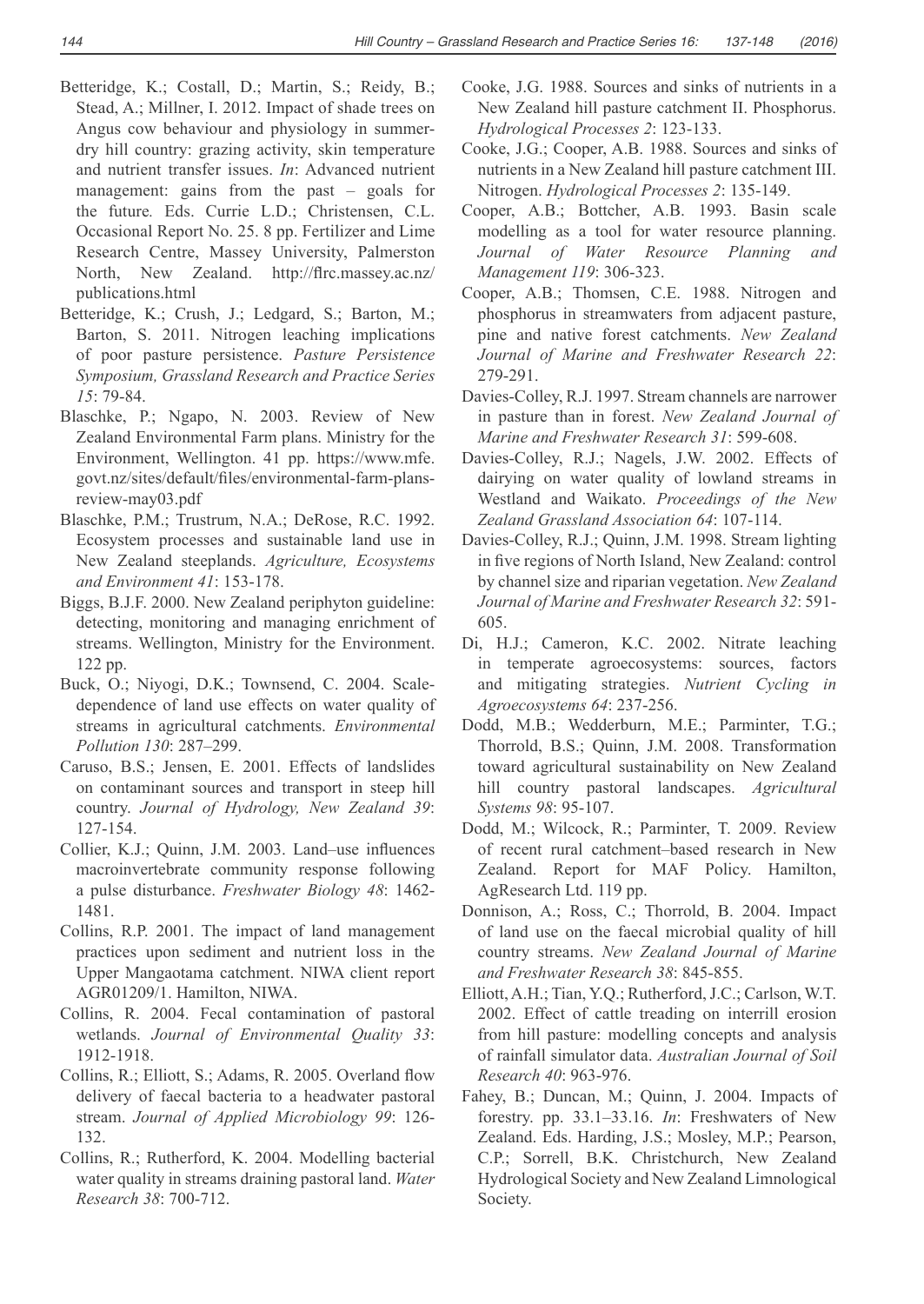- Fahey, B.; Marden, M. 2000. Sediment yields from a forested and a pasture catchment, coastal Hawke's Bay, North Island, New Zealand. *Journal of Hydrology (NZ) 39*: 49-63.
- Fahey, B.; Marden, M. 2006. Forestry Effects on Sediment Yield and Erosion. pp. 51-62. *In*: The Pakuratahi land use study: A 12 year paired catchment study of the environmental effects of *Pinus radiata* forestry. Eds. Eyles, G.; Fahey, B. Napier, Hawkes Bay Regional Council.
- Gillespie, P.A.; Forrest, R.W.; Peake, B.M.; Basher, L.R.; Clement, D.M.; Dunmore, R.A.; Hicks, D.M. 2011. Spatial delineation of the depositional footprint of the Motueka River outwelling plume in Tasman Bay, New Zealand. *New Zealand Journal of Marine and Freshwater Research 45*: 455-475.
- Gillingham, A.G.; Gray, M.H. 2006. Measurement and modelling of runoff and phosphate movement from seasonally dry hill country pastures. *New Zealand Journal of Agricultural Research 49*: 233- 245.
- Gillingham, A.G.; Morton, J.D.; Gray, M.H. 2003. The role of differential fertiliser application in sustainable management of hill pastures. *Proceedings of the New Zealand Grassland Association 65*: 253-257.
- Gillingham, A.G.; Thorrold, B.S. 2000. A review of New Zealand Research measuring phosphorus in runoff from pasture. *Journal of Environmental Quality 29*: 88-96.
- Hart M.R.; Quin B.F.; Nguyen M.L. 2004. Phosphorus runoff from agricultural land and direct fertilizer effects. *Journal of Environmental Quality 33*: 1954- 1972.
- Hawley, J.G.; Dymond, J.R. 1988. How much do trees reduce landsliding? *Journal of Water and Soil Conservation 43*: 495-498.
- Hicks, B.J.; McCaughan, H.M.C. 1997. Land use, associated eel production, and abundance of fish and crayfish in streams in Waikato, New Zealand. New *Zealand Journal of Marine and Freshwater Research 31*: 635-650.
- Hicks, D.L. 1995. Control of soil erosion on farmland: a summary of erosions impact on New Zealand agriculture, and farm management practises which counteract it. MAF Policy Technical paper 95/4. Ministry of Primary Industries, Wellington. http:// maxa.maf.govt.nz/mafnet/rural-nz/sustainableresource-use/land-management/erosion-risks/ erosiona.htm
- Hicks, D.; Anthony, T.; Cairns, I.; Handyside, B.; Harris, M.; Lambrechtsen, N.; Ngapo, N. 2001. Soil conservation technical handbook. Ministry for the Environment, Wellington. 205 pp. http://www.mfe. govt.nz/sites/default/files/soil-conserv-handbookjun01.pdf
- Hicks, D.M.; Basher, L.R. 2008. The signature of an extreme erosion event on suspended sediment loads: Motueka River Catchment, South Island, New Zealand. Proceedings of a symposium on sediment dynamics in changing environments. Christchurch, IAHS Publ. 325.
- Hughes, A.O.; Quinn, J.M. 2014. Before and after integrated catchment management in a headwater catchment: Changes in water quality. *Environmental Management 54*: 1288-1305.
- Kasai, M.; Brierley, G.J.; Page, M.J.; Marutani, T.; Trustrum, N.A. 2005. Impacts of land use change on patterns of sediment flux in Weraamaia catchment. New Zealand. *Catena 64*: 27-60.
- Lambert, M.G.; Devantier, B.P.; Nes, P.; Penny, P.E. 1985. Losses of nitrogen, phosphorus, and sediment in runoff from hill country under different fertiliser and grazing management regimes. *New Zealand Journal of Agricultural Research 28*: 371-379.
- Larned, S.T.; Scarsbrook, M.R.; Snelder, T.H.; Norton, N.J.; Biggs, B.F. 2004. Water quality in low-elevation streams and rivers of New Zealand: Recent state and trends in contrasting land-cover classes. *New Zealand Journal of Marine and Freshwater Research 38*: 347-366.
- Lynn, I.H.; Manderson, A.K.; Page, M.J.; Harmsworth, G.R.; Eyles, G.O.; Douglas, G.B.; Mackay, A.D.; Newsome, P.J.F. 2009. Land use capability survey handbook. 3rd Edition. AgResearch Ltd, Hamilton; Landcare Research, Lincoln; GNS, Lower Hutt. 163 pp. http://www.landcareresearch.co.nz/ data/ assets/pdf file/0017/50048/luc handbook.pdf
- Mackay, A.D. 2008. Impacts of intensification of pastoral agriculture on soils: Current and emerging challenges and implications for future land uses. *New Zealand Veterinary Journal 56*: 281-288.
- McBride, G.; Rys, G.; Elliott, S.; Shankar, U.; Semadeni-Davies, A. 2008. CLUES: do we have any idea about the nutrient impacts of land use change at the catchment level. pp. 431–437. *In*: Carbon and nutrient management in agriculture. Eds. Currie, L.D.; Yates, L.J. Occasional report No 21. Fertiliser and Lime Research Centre, Massey University, Palmerston North.
- McColl, R.H.S.; White, E.; Gibson, A.R. 1977. Phosphorus and nitrogen run-off in hill pasture and forest catchments, Taita, New Zealand. *New Zealand Journal of Marine and Freshwater Research 11*: 729-744.
- McDowell, R.W. 2015. Relationship between sediment chemistry, equilibrium phosphorus concentrations  $(EPC<sub>0</sub>)$  and phosphorus concentrations at baseflow in rivers of the New Zealand National River Water Quality Network. *Journal of Environmental Quality* 44: 921-929.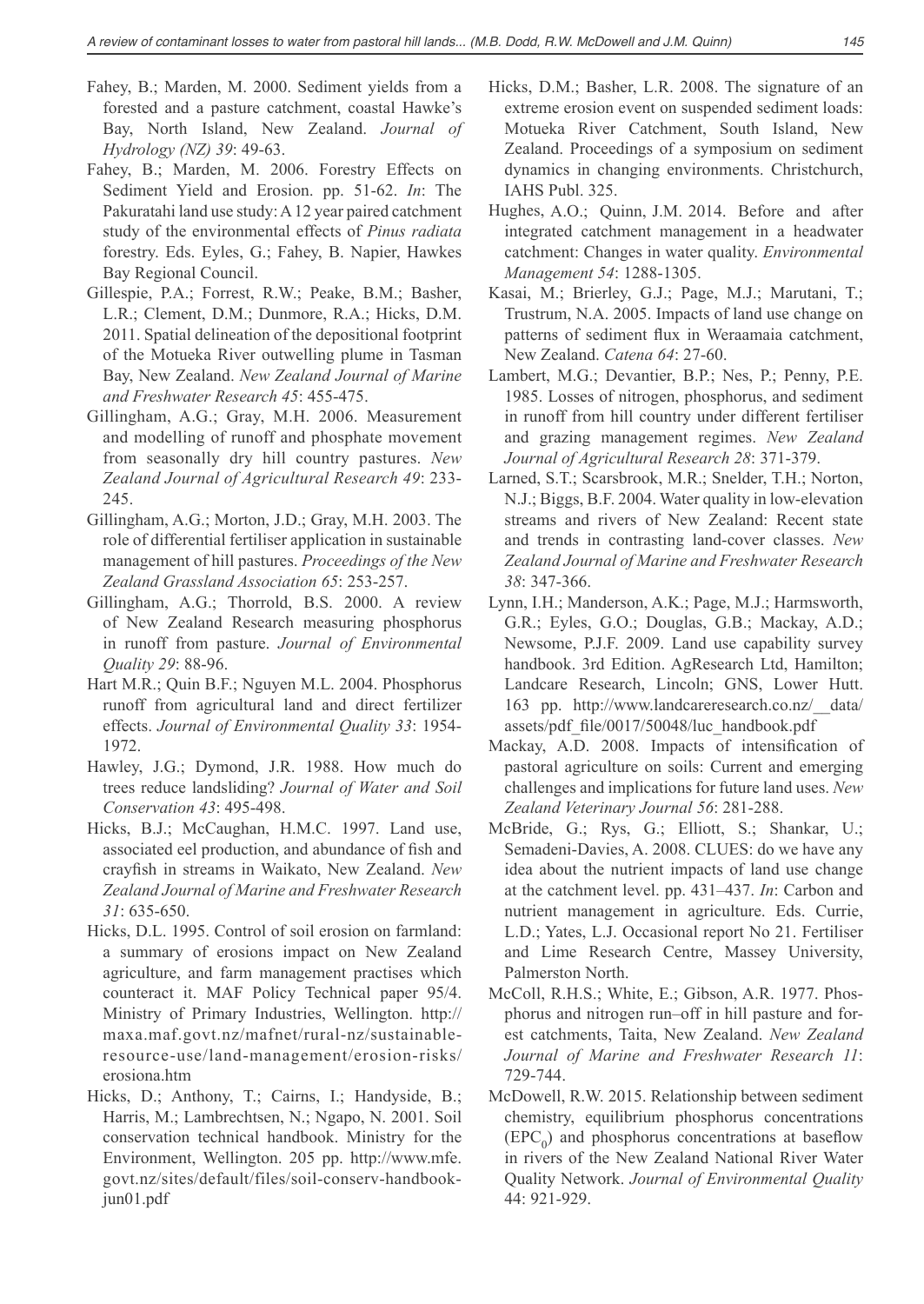- McDowell, R.W.; Larned, S.T.; Houlbrooke, D.J. 2009. Nitrogen and phosphorus in New Zealand streams and rivers: Control and impact of eutrophication and the influence of land management. New Zealand *Journal of Marine and Freshwater Research 43*: 985- 995.
- McDowell, R.W.; Littlejohn, R.P.; Blennerhassett, J.D. 2010. Phosphorus fertilizer form affects phosphorus loss to waterways: a paired catchment study. *Soil Use and Management 26*: 365-373.
- McDowell, R.W.; Moreau, P.; Salmon-Monviola, J.; Durand, P.; Leterme, P.; Merot, P. 2014. Contrasting the spatial management of nitrogen and phosphorus for improved water quality: modelling studies in New Zealand and France. *European Journal of Agronomy 57*: 52-61.
- McDowell, R.W.; Srinivasan, M.S. 2009. Identifying critical source areas for water quality: 2. Validating the approach for phosphorus and sediment losses in grazed headwater catchments. *Journal of Hydrology 379*: 68-80.
- McDowell, R.W.; Wilcock, R.J. 2008. Water quality and the effects of different pastoral animals. *New Zealand Journal of Veterinary Research 50*: 289-296.
- MfE 1992. Water quality guidelines 1: Guidelines for the control of undesirable biological growths in waterways. Ministry for the Environment, Wellington. 57 pp.
- Morgenstern, U. 2007. Lake Taupo Catchment Groundwater Age Distribution and Implications for Future Land-Use Impacts. Environment Waikato Technical Report TR07/49, 46 pp.
- Monaghan, R.M. 2009. Letters to the Editor: Effects of soil fertility on leaching losses of N, P and C in hill country. *New Zealand Journal of Agricultural Research 52*: 495.
- Monaghan, R.M.; Wilcock, R.J.; Smith, L.C.; Tikkisetty, B.; Thorrold, B.S.; Costall, D. 2007. Linkages between land management activities and water quality in an intensively farmed catchment in southern New Zealand. *Agriculture, Ecosystems and Environment 118*: 211-222.
- Nguyen, L.; Downes, M.; Melhorn, M.; Stroud, M. 1999. Riparian wetland processing of nitrogen, phosphorus and suspended sediment inputs from a hill-country sheep-grazed catchment in New Zealand. pp. 481-486. *In*: Proceedings of the second Australian stream management conference. Eds. Rutherford, I.; Bartley, R. Adelaide. CRC for Catchment Hydrology.
- Nguyen, M.L.; Sheath, G.W.; Smith, C.M.; Cooper, A.B. 1998: Impact of cattle treading on hill land. 2. Soil physical properties and contaminant runoff. *New Zealand Journal of Agricultural Research 41*: 279- 290.
- Orchiston, T.S.; Monaghan, R.M.; Laurenson, S. 2013. Reducing overland flow and sediment losses from winter forage crop paddocks grazed by dairy cows. *In*: Accurate and efficient use of nutrients on farms. Eds. L.D. Currie; C.L. Christensen. Occasional Report No. 26. Fertilizer and Lime Research Centre, Massey University, Palmerston North, New Zealand.
- Parfitt, R.L.; Mackay, A.D.; Ross, D.J.; Budding, P.J. 2009. Effects of soil fertility on leaching losses of N, P and C in hill country. *New Zealand Journal of Agricultural Research 52*: 69-80.
- Parfitt, R.L.; Dymond, J.; Mackay, A.; Gillingham, A.; Houlbrooke, D.; McDowell, R.; Clothier, B.; Roygard, J.; Clark, M. 2008. Sources of P in the Manawatu River and implications for the ONE PLAN. pp. 515-524. *In*: Carbon and nutrient management in agriculture. Eds. L.D. Currie; L.J. Yates. Occasional Report No. 21. Fertilizer and Lime Research Centre, Massey University, Palmerston North, New Zealand.
- Parkyn, S.M.; Collier, K.J. 2004. Interaction of press and pulse disturbance on crayfish populations: food impacts in pasture and forest streams. *Hydrobiologia 527*: 113-124.
- Parkyn, S.M.; Davies-Colley, R.J.; Halliday, N.J.; Costley, K.J.; Croker, G.F. 2003. Planted riparian buffer zones in New Zealand: Do they live up to expectations? *Restoration Ecology 11*: 436-447.
- Quinn, J.M.; Cooper, A.B.; Davies-Colley, R.J.; Rutherford, J.C.; Williamson, R.B. 1997. Land use effects on habitat, water quality, periphyton, and benthic invertebrates in Waikato, New Zealand, hillcountry streams. *New Zealand Journal of Marine and Freshwater Research 31*: 579-597.
- Quinn, J.; Basher, L. 2007. Testing times at Whatawhata. *Water and Atmosphere 15*: 5.
- Quinn, J.M.; Hickey, C.W. 1990. Characterisation and classification of benthic invertebrate communities in 88 New Zealand rivers in relation to environmental factors. *New Zealand Journal of Marine and Freshwater Research 24*: 387-409.
- Quinn, J.M.; Steele, G.L.; Hickey, C.W.; Vickers, M.L. 1994. Upper thermal tolerances of twelve common New Zealand stream invertebrate species. *New Zealand Journal of Marine and Freshwater Research 28*: 391-397.
- Quinn, J.M.; Stroud, M.J. 2002. Water quality and sediment and nutrient export from New Zealand hill-land catchments of contrasting land use. New *Zealand Journal of Marine and Freshwater Research 36*: 413-433.
- Quinn, J.M.; Dodd, M.B.; Thorrold, B.S. 2006. Integrated watershed management improves economic and environmental performance of a New Zealand, hill-country, pastoral farm. In: Proceedings